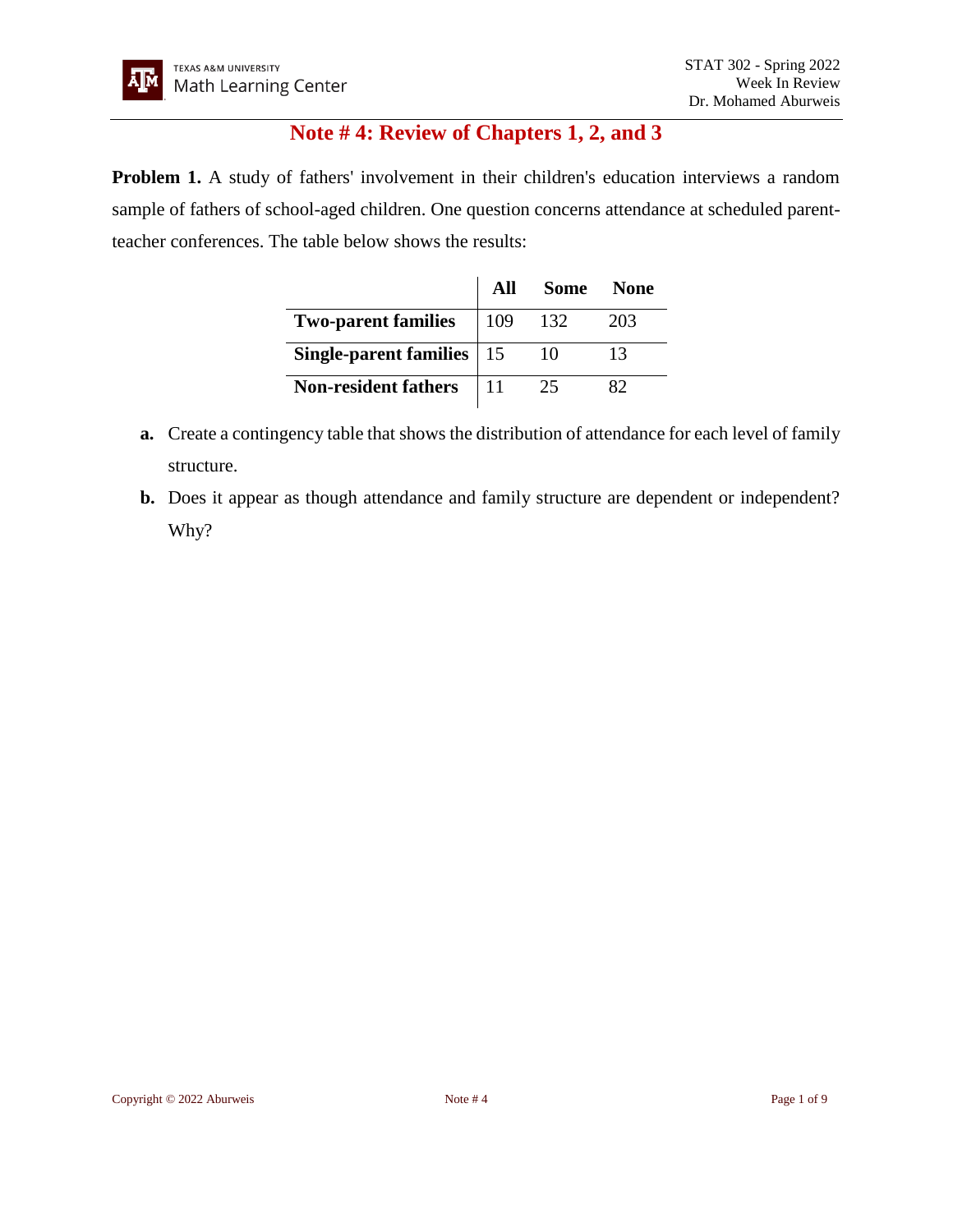**Problem 2.** The Stanford University Heart Transplant Study was conducted to determine whether an experimental heart transplant program increased life span. Each patient entering the program was designated an official heart transplant candidate, meaning they were gravely ill and would most likely benefit from a new heart. Some patients got a transplant and some did not. The variable transplant indicates which group the patients were in; patients in the treatment group got a transplant and those in the control group did not. Another variable called survived was used to indicate whether or not the patient was alive at the end of the study. Of the 34 patients in the control group, 30 died. Of the 69 patients in the treatment group, 45 died. Researchers also measured the third variable for each patient, survival time, which recorded the

length of time each patient survived for.



- **a.** What proportion of patients in the treatment group died?
- **b.** What proportion of patients in the control group died?
- **c.** Based on the mosaic plot, is survival independent of whether or not the patient got a transplant? Explain your reasoning.
- **d.** What do the box plots suggest about the efficacy (effectiveness) of the heart transplant treatment?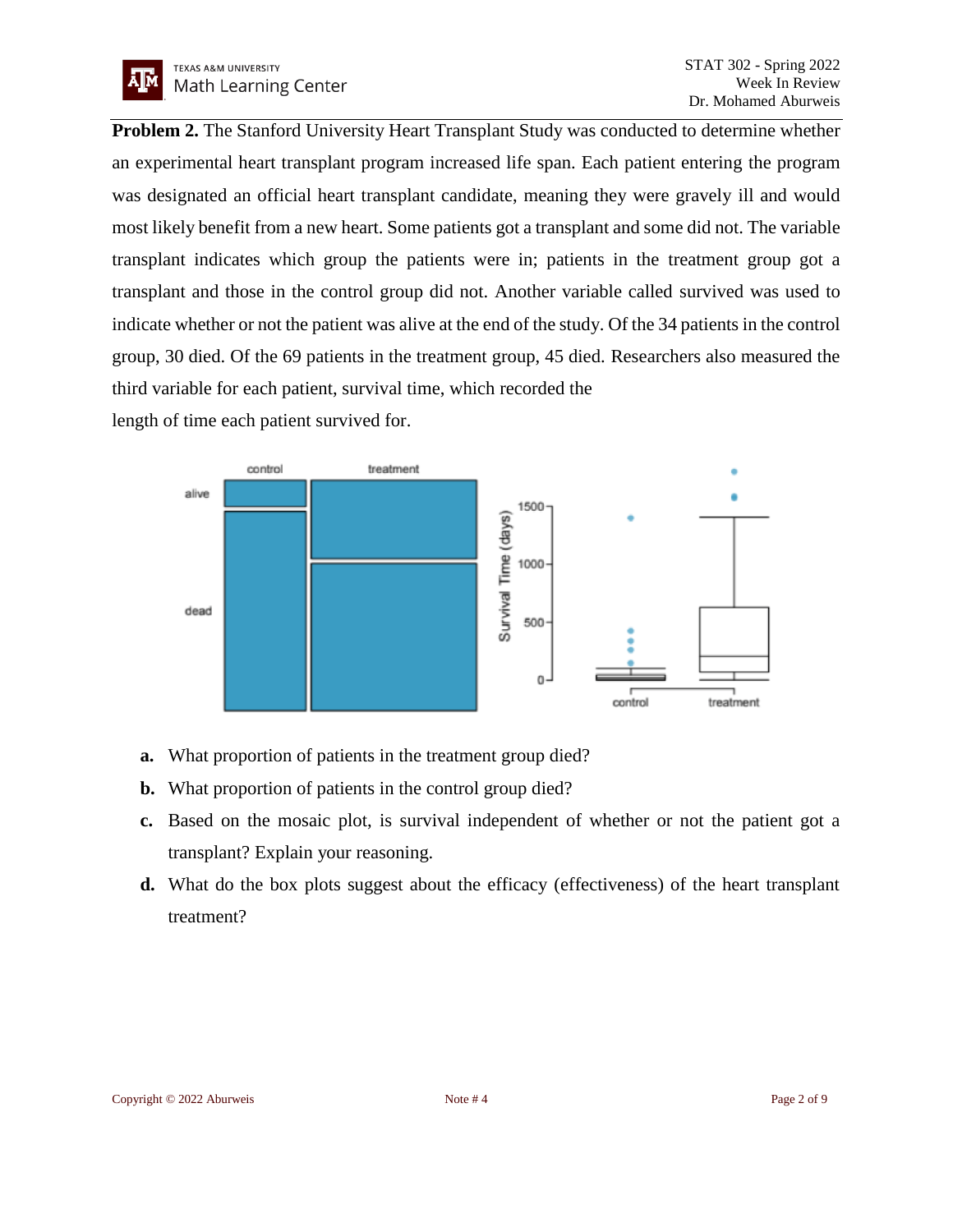

**Problem 3.** The following set of boxplots shows the 5-number summary for the ages of all Oscar Winning Actors from 1975 to 2004, split by gender. Based on these boxplots, does it appear that there is evidence that the typical age for males is different from the typical age for females?

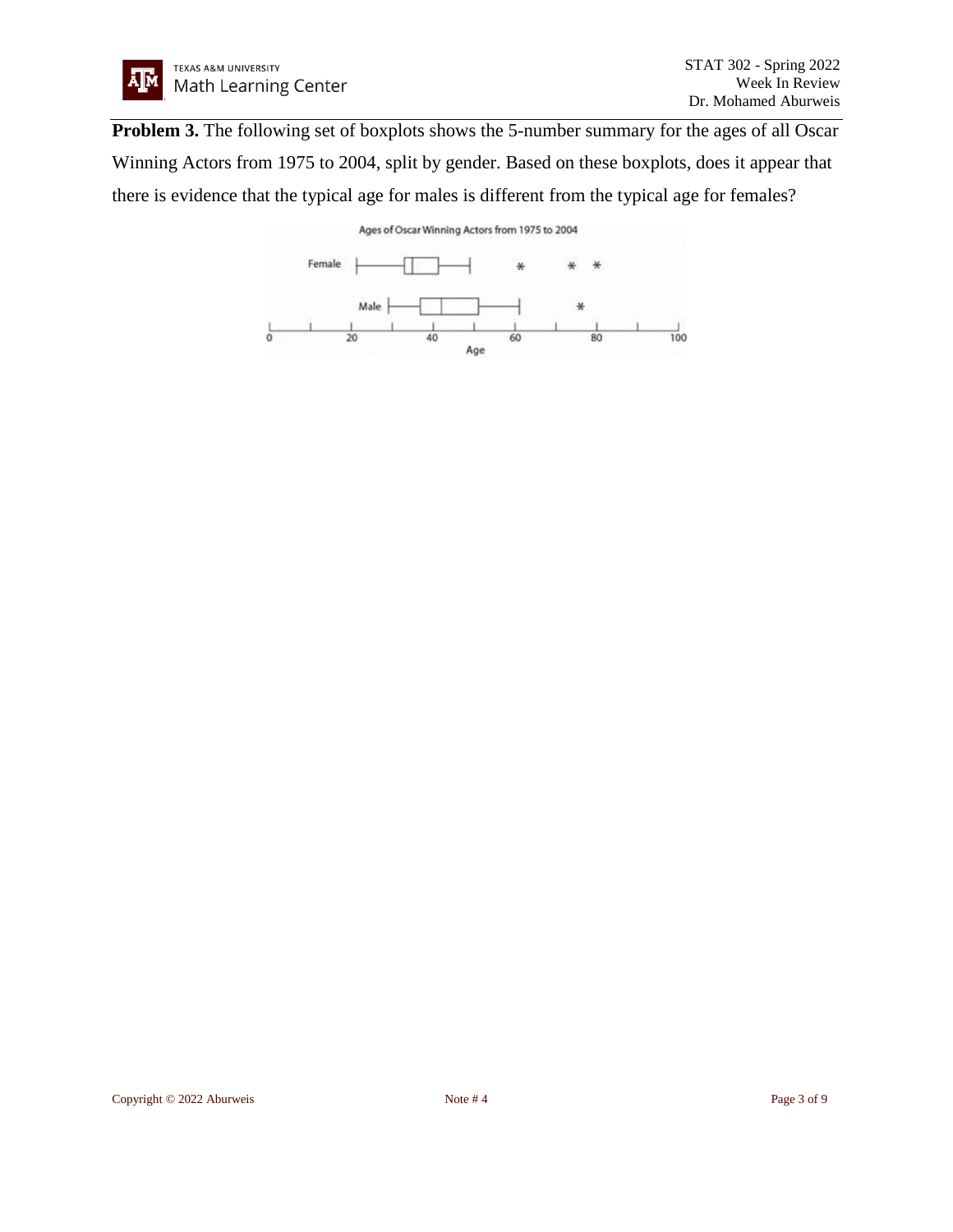## **Problem 4.** Describe the distribution in the histograms below and match them to the box plots.

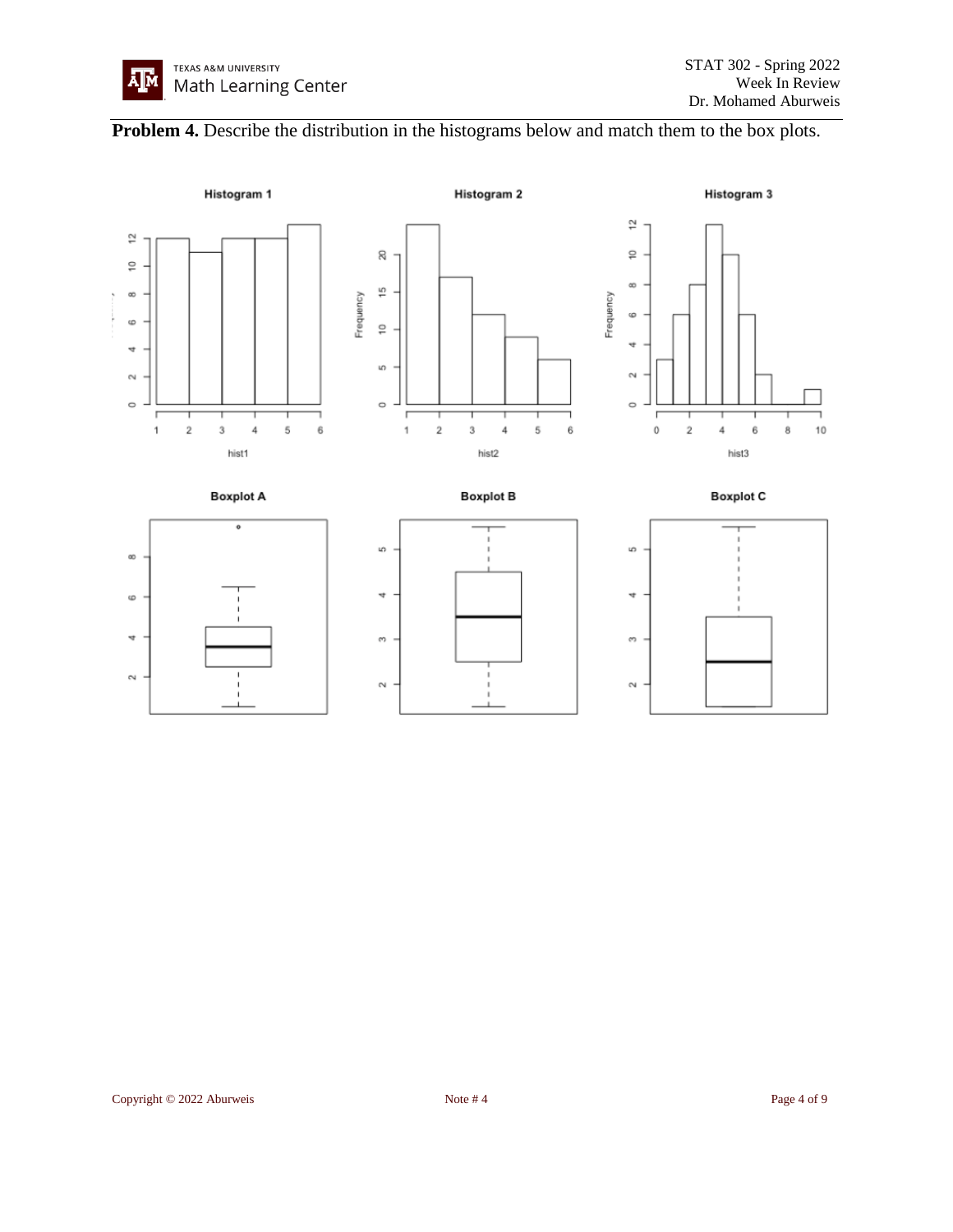**Problem 5.** The *smallpox* data set provides a sample of 6,224 individuals from the year 1721 who were exposed to smallpox in Boston. Doctors at the time believed that inoculation, which involves exposing a person to the disease in a controlled form, could reduce the likelihood of death. Each case represents one person with two variables: *inoculated* and *result*. The variable *inoculated* takes two levels: *yes* or *no*, indicating whether the person was inoculated or not. The variable *result* has two outcomes: *lived* or *died*, indicating whether the person survived or not. This data set is summarized below.

|              | Yes | No   | Total |
|--------------|-----|------|-------|
| <b>Lived</b> | 238 | 5136 | 5374  |
| <b>Died</b>  | 6   | 844  | 850   |
| <b>Total</b> | 244 | 5980 | 6224  |

- **a.** What is the sample space?
- **b.** What is the probability that a randomly selected individual survived?
- **c.** What is the probability that a randomly selected individual who was inoculated survived?
- **d.** What is the probability that a randomly selected individual who was not inoculated survived?
- **e.** Does it seem like inoculation and survival are independent?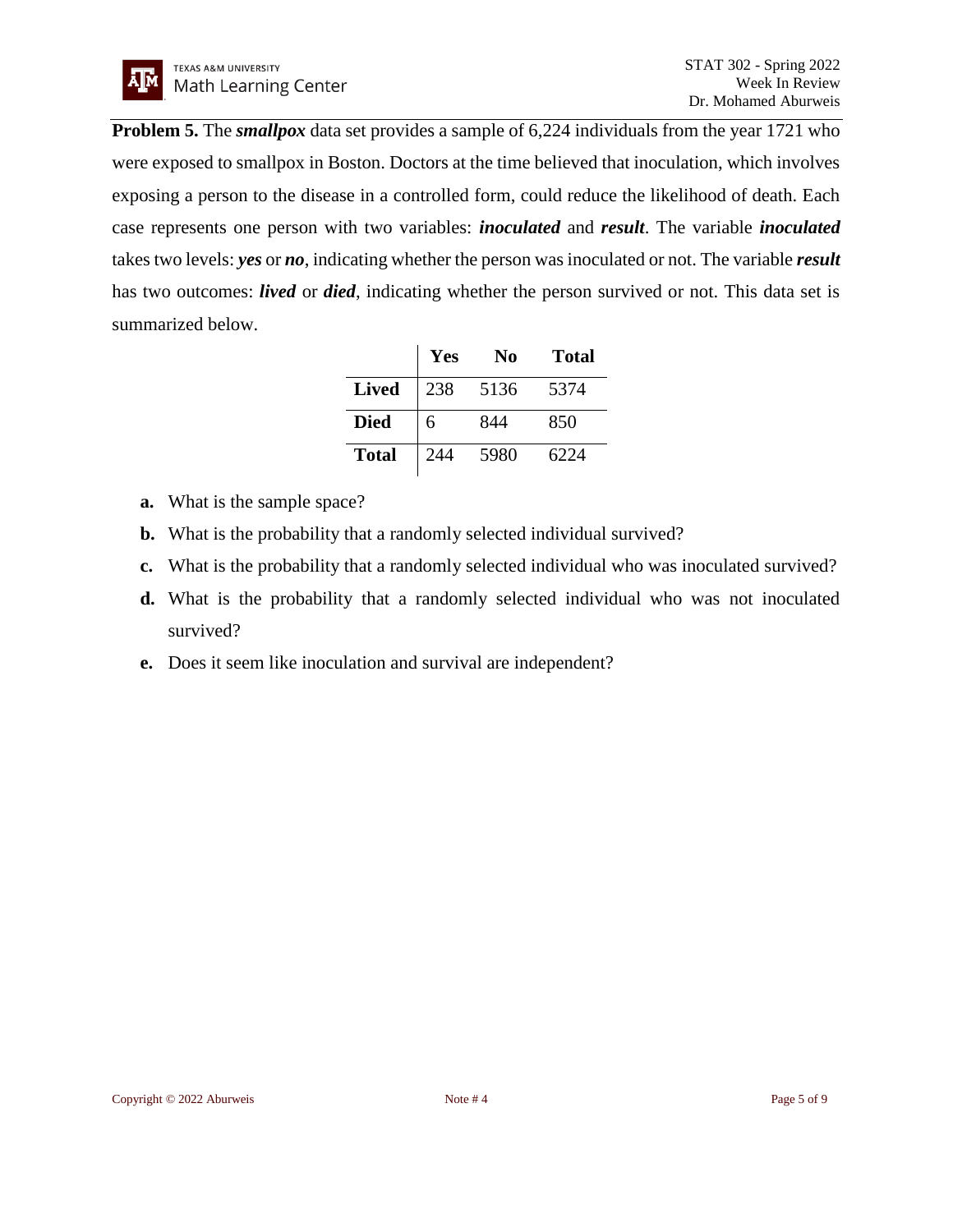**Problem 6.** A 2010 **SurveyUSA** poll asked 500 Los Angeles residents, "What is the best hamburger place in Southern California? Five Guys Burgers? In-N-Out Burger? Fat Burger? Tommy's Hamburgers? Umami Burger? Or somewhere else?" The distribution of responses by gender is shown below.

|                           |     | Male Female | <b>Total</b> |
|---------------------------|-----|-------------|--------------|
| <b>Five Guys Burgers</b>  | 5   | 6           | 11           |
| <b>In-N-Out Burger</b>    | 162 | 181         | 343          |
| <b>Fat Burger</b>         | 10  | 12          | 22           |
| <b>Tommy's Hamburgers</b> | 27  | 27          | 54           |
| Umami Burger              | 5   | 1           | 6            |
| <b>Other</b>              | 26  | 20          | 46           |
| <b>Not Sure</b>           | 13  | 5           | 18           |
| <b>Total</b>              | 248 | 252         | 500          |

- **a.** Are being female and liking In-N-Out Burger best mutually exclusive?
- **b.** What is the probability that a randomly selected male likes In-N-Out the best?
- **c.** What is the probability that a randomly selected female likes In-N-Out the best?
- **d.** What is the probability that a man and a woman who are dating both like In-N-Out the best? Note any assumptions you make and evaluated whether you think they are reasonable.
- **e.** What is the probability that a randomly selected person like In-N-Out best or that person is female?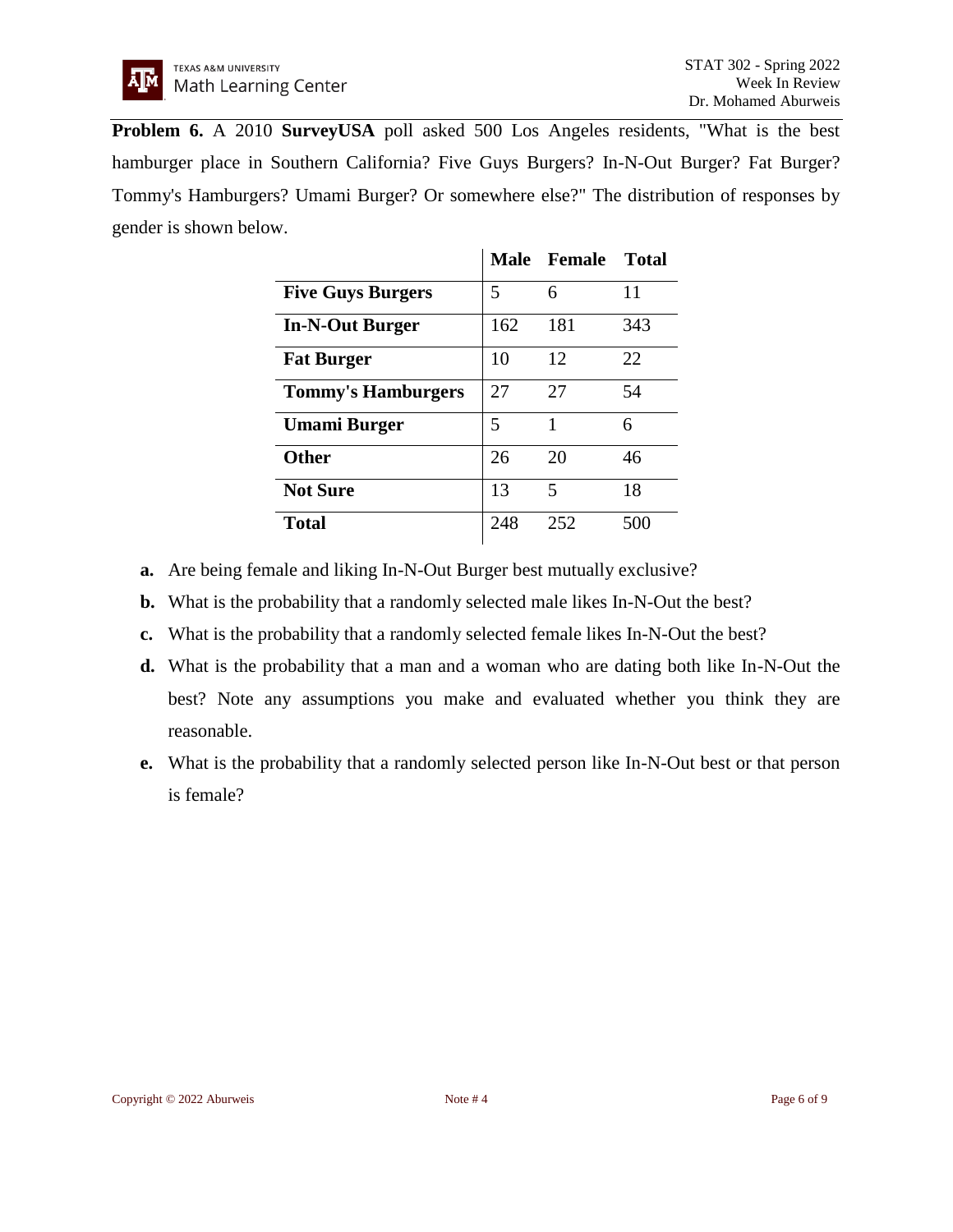**Problem 7.** Many times, when we are discussing probabilities about diseases, we talk about the risk and the odds. The risk is the same as the probability, while the odds is the probability divided by one minus the probability. One of the most common genetic disorders in the United States is Down Syndrome. If an individual has Down Syndrome, there is an increased chance that they will have a heart defect. Approximately 47% of infants born with Down Syndrome also have a heart defect?

- **a.** If a child has Down Syndrome, what is the risk of them having a heart defect?
- **b.** If a child has Down Syndrome, what is the odds of them having a heart defect? What does this mean?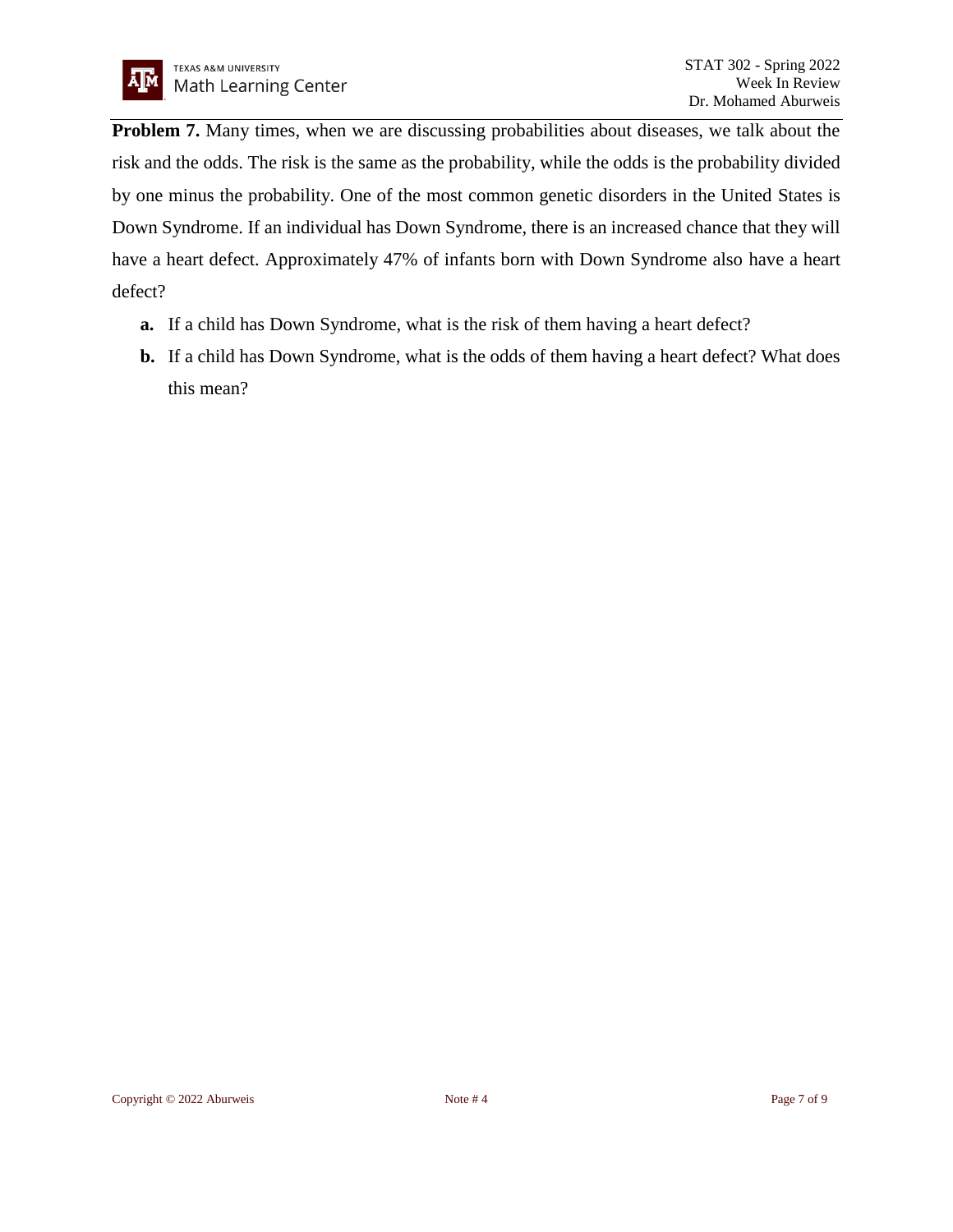

**Problem 8.** A genetic test is used to determine if people have a predisposition for thrombosis, which is the formation of a blood clot inside a blood vessel that obstructs the flow of blood through the circulatory system. It is believed that 3% of people actually have this predisposition. The genetic test is 99% accurate if a person actually has the predisposition, meaning that the probability of a positive test result when a person actually has the predisposition is 0.99. The test is 98% accurate if a person does not have the predisposition. What is the probability that a randomly selected person who tests positive for the predisposition actually has the predisposition?